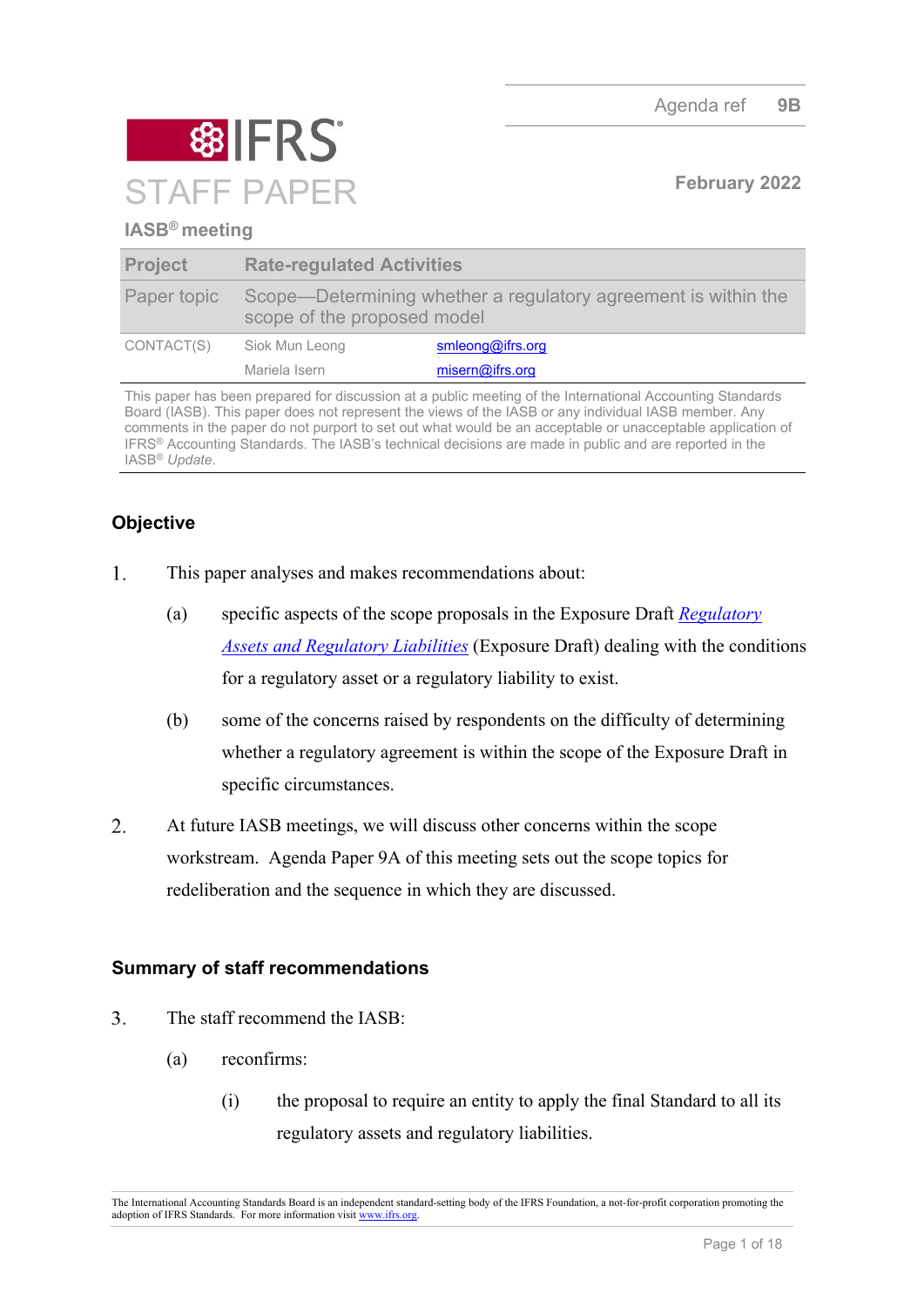- (ii) the proposal that the final Standard should apply to all regulatory agreements and not only to those that have a particular legal form.
- (iii) the proposed conditions for a regulatory asset or a regulatory liability to exist.
- (b) does not explicitly specify in the final Standard which regulatory schemes would be within or outside its scope.
- (c) clarifies in the final Standard that:
	- (i) a regulatory agreement may encompass enforceable rights and enforceable obligations to adjust the regulated rate beyond the current regulatory period.
	- (ii) regulatory agreements that create asymmetric rights and obligations for example, a regulatory agreement that gives rise to only regulatory liabilities—are within the scope of the requirements.
	- (iii) regulatory assets and regulatory liabilities may arise from a regulatory agreement that originates differences in timing when a specified regulatory threshold is met—for example, cap and floor schemes.
	- (iv) a regulated rate need not be determined using an entity's specific costs for the entity to be within the scope of the final Standard.

# **Structure of the paper**

- $4.$ This paper is structured as follows:
	- (a) proposals in the Exposure Draft (paragraphs  $6-9$ );
	- (b) summary of comments received (paragraphs [10](#page-2-2)[–12\)](#page-3-0); and
	- (c) staff analysis (paragraphs [13](#page-3-1)[–55\)](#page-13-0).
- 5. The Appendix sets out the features of 'defined rate regulation' as described in the Discussion Paper *Reporting the Financial Effects of Rate Regulation* (Discussion Paper).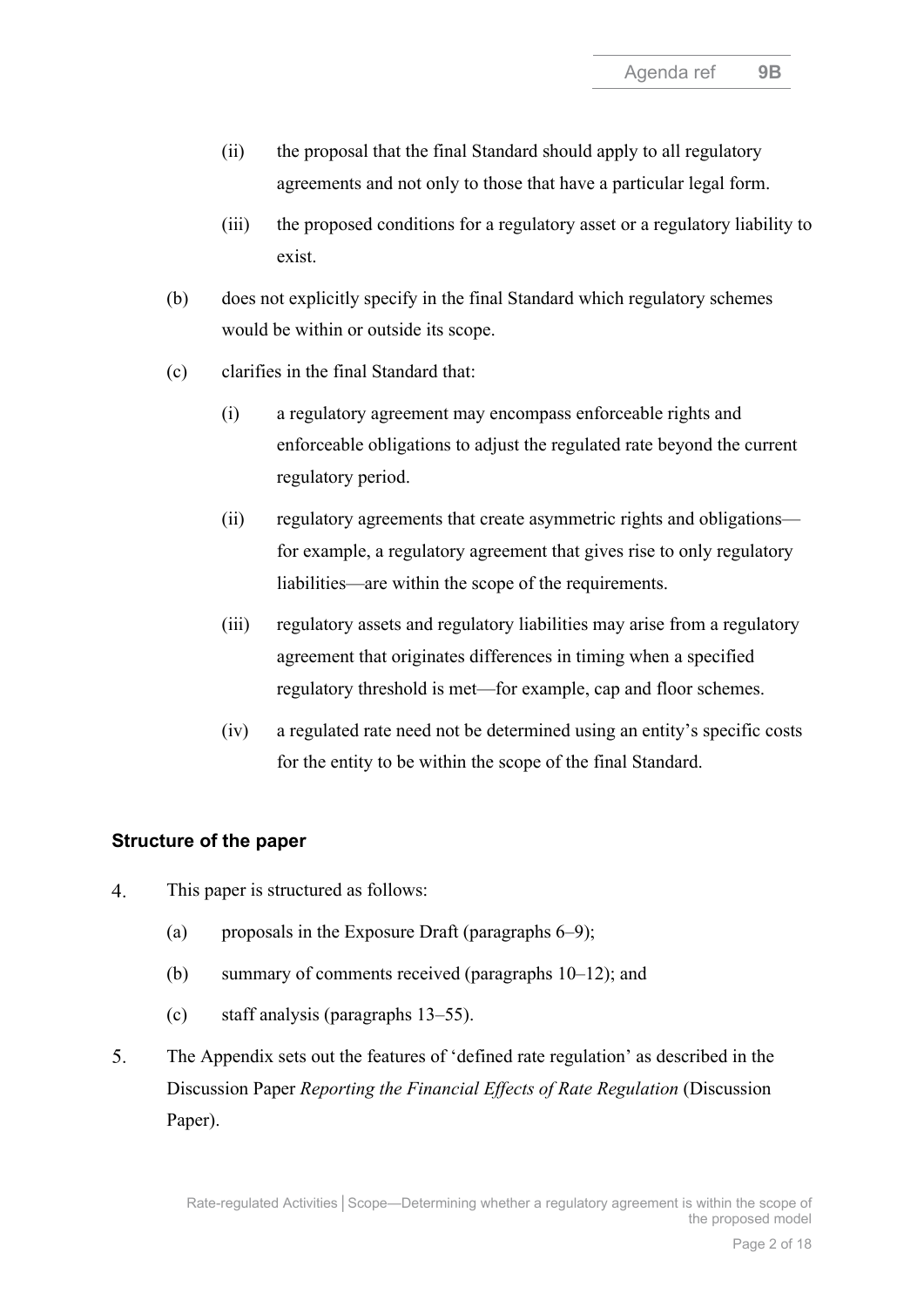# **Proposals in the Exposure Draft**

- <span id="page-2-0"></span> $6<sup>1</sup>$ Paragraph 3 of the Exposure Draft proposes that an entity applies the [draft] Standard to all its regulatory assets and regulatory liabilities. The Exposure Draft does not restrict the scope to regulatory agreements with a particular legal form, or that have particular features.
- 7. Paragraph 6 of the Exposure Draft specifies that a regulatory asset or a regulatory liability can exist only if:
	- (a) an entity is party to a regulatory agreement;
	- (b) the regulatory agreement determines the regulated rate the entity charges for the goods or services it supplies to customers; and
	- (c) part of the total allowed compensation for goods or services supplied in one period is charged to customers through the regulated rates for goods or services supplied in a different period (that is, differences in timing arise).
- 8. Paragraphs 20–23 of the Exposure Draft deal with rights and obligations that are not regulatory assets or regulatory liabilities. In particular, paragraph 21 of the Exposure Draft says that:
	- (a) a regulatory asset permits an entity to increase future regulated rates only because of goods or services already supplied; and
	- (b) a regulatory liability obliges an entity to decrease future regulated rates only because of amounts already included in revenue.
- <span id="page-2-1"></span>9. A right to increase future regulated rates, or an obligation to decrease them, for any other reason is not a regulatory asset or a regulatory liability.

# **Summary of comments received**

<span id="page-2-2"></span>10. Many respondents said the proposed scope may be broader than intended. Many respondents also said that the scope proposals are not sufficiently clear to help them determine whether a regulatory agreement, arrangement or activity is in the scope of the Exposure Draft.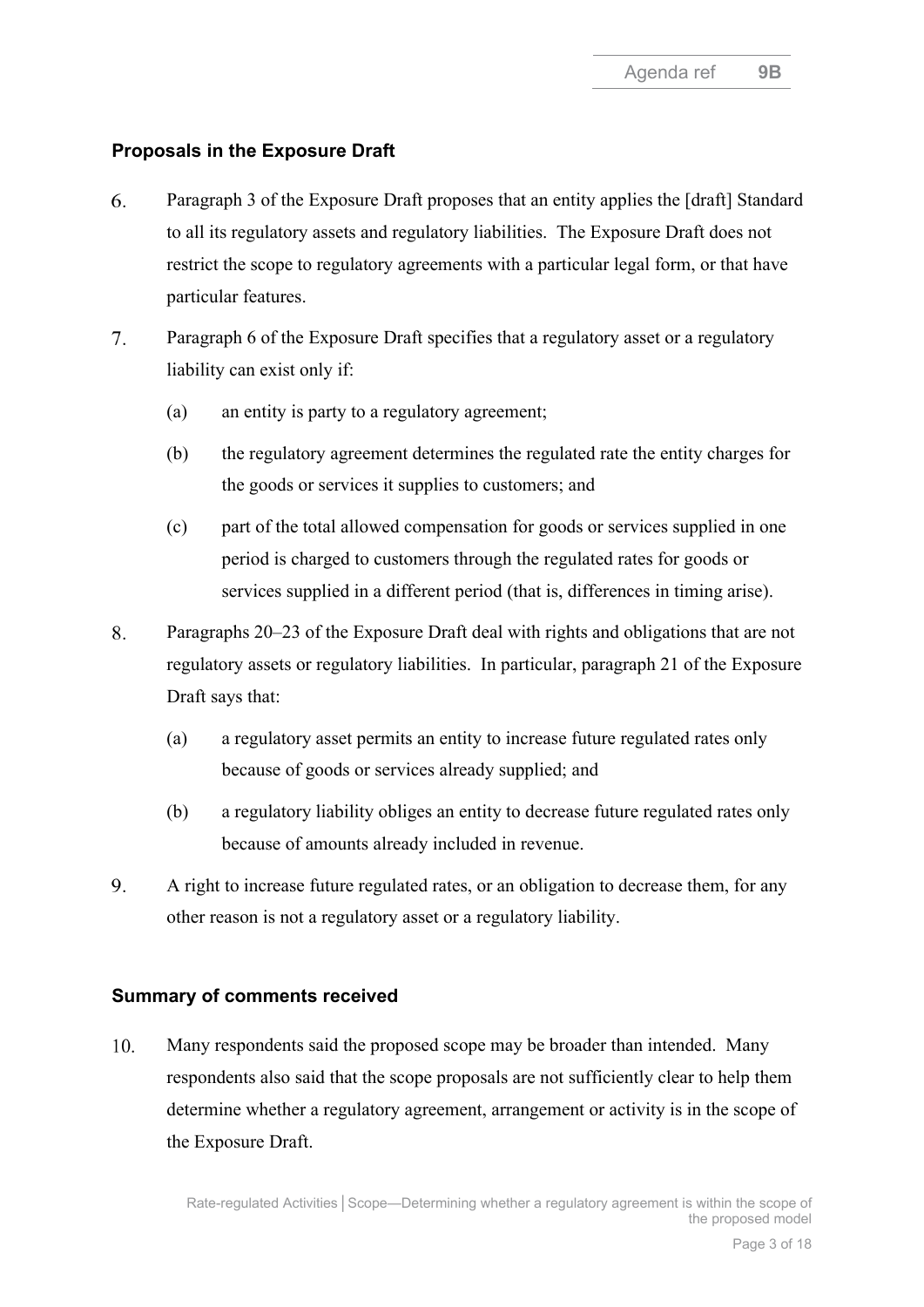- 11. According to the feedback, factors that contributed to these concerns include:
	- (a) exclusion of some of the features of 'defined rate regulation' as described in the Discussion Paper in the conditions for a regulatory asset or a regulatory liability to exist. $<sup>1</sup>$  $<sup>1</sup>$  $<sup>1</sup>$ </sup>
	- (b) difficulty in identifying the rights and obligations that may constitute a regulatory agreement.
	- (c) uncertainty about whether particular features may cause a regulatory agreement to be within, or outside, the scope of the proposals.
- <span id="page-3-0"></span>12. These respondents recommended the IASB:
	- (a) restrict the scope of the final Standard. For example, the final Standard may include certain features of 'defined rate regulation' as additional conditions for a regulatory asset or a regulatory liability to exist.
	- (b) clarify the regulatory agreements that would be affected, or that would not be affected, by the final Standard. For example, the final Standard could include more guidance and examples, including the types of regulatory schemes that would be outside the scope of the final Standard.

# **Staff analysis**

- <span id="page-3-1"></span>13. The analysis is structured as follows:
	- (a) confirming the conditions for regulatory assets or regulatory liabilities to exist in paragraph 6 of the Exposure Draft (paragraphs [14](#page-4-0)[–23\)](#page-6-0);
	- (b) legal form of a regulatory agreement (paragraphs [24–](#page-7-0)[29\)](#page-7-1);
	- (c) what constitutes a regulatory agreement (paragraphs [30–](#page-8-0)[35\)](#page-9-0);
	- (d) determining which regulatory schemes would be within or outside the scope (paragraphs [36](#page-9-1)[–40\)](#page-10-0); and
	- (e) particular features of a regulatory agreement (paragraphs [41](#page-10-1)[–55\)](#page-13-0).

<span id="page-3-2"></span>Paragraph BC82 of the [Basis for Conclusions](https://www.ifrs.org/content/dam/ifrs/project/rate-regulated-activities/published-documents/ed2021-rra-bc.pdf) on the Exposure Draft.

Rate-regulated Activities**│**Scope—Determining whether a regulatory agreement is within the scope of the proposed model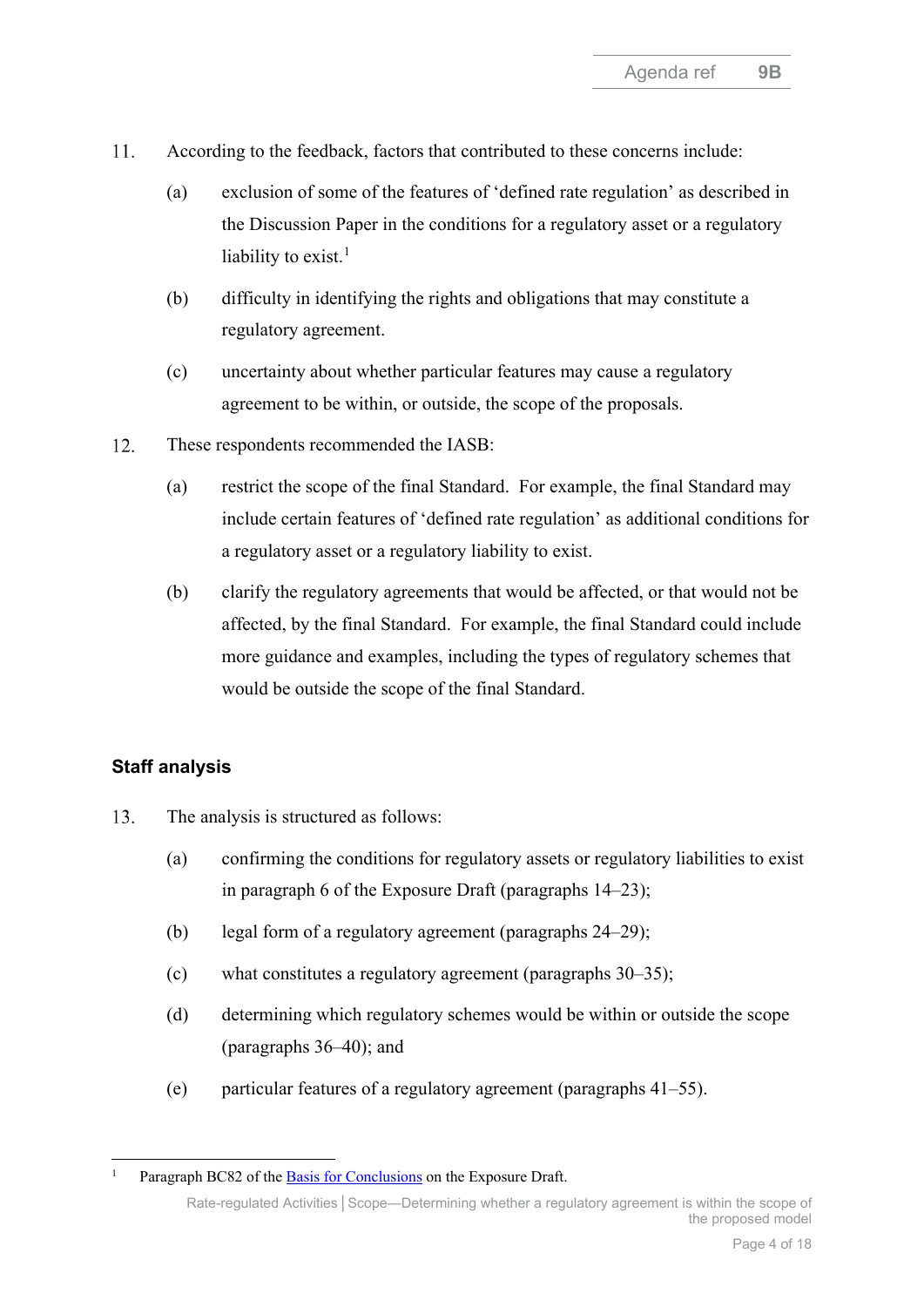# *Confirming the conditions for regulatory assets or regulatory liabilities to exist*

- <span id="page-4-0"></span>14. The Exposure Draft proposes to require that an entity applies the final Standard to all its regulatory assets and regulatory liabilities. Respondents broadly supported this scope proposal, subject to specific scope exclusions they recommended for arrangements that would be within the scope of IFRS 9 *Financial Instruments* and IFRS 17 *Insurance Contracts*.
- 15. A few respondents identified a few advantages in focusing the scope of the proposals on the creation of regulatory assets and regulatory liabilities:
	- (a) it is an efficient approach as it ensures the inclusion of different types of regulatory schemes without needing to identify and define them; and
	- (b) it helps avoid sector specific accounting.
- <span id="page-4-5"></span>We agree with these respondents and therefore recommend that the IASB includes  $16.$ this scope proposal in the final Standard.<sup>[2](#page-4-1)</sup> We will discuss the possibility of introducing specific scope exclusions in the final Standard at future IASB meetings (see Agenda Paper 9A discussed at this IASB meeting).

# *Remaining features of 'defined rate regulation'*

- <span id="page-4-3"></span><span id="page-4-2"></span>17. The Exposure Draft specifies three conditions for a regulatory asset or a regulatory liability to exist. Out of these three conditions, two are also features of 'defined rate regulation' (see Appendix). The remaining features of 'defined rate regulation' are:
	- (a) customers have little or no choice but to purchase the goods or services from the rate-regulated entity, because there is no effective competition to supply and the rate-regulated goods or services are essential to customers;
	- (b) the regulatory pricing framework (that is, rate-setting) establishes parameters to maintain the availability of the supply of the rate-regulated goods or services; and

<span id="page-4-4"></span><span id="page-4-1"></span><sup>&</sup>lt;sup>2</sup> The population of regulatory assets and regulatory liabilities to be accounted for applying the final Standard may change, depending on the IASB's future redeliberations on certain aspects of the proposed model, such as the total allowed compensation. Nevertheless, these redeliberations are not expected to require reconsideration of the conditions for a regulatory asset or a regulatory liability to exist in paragraph 6 of the Exposure Draft.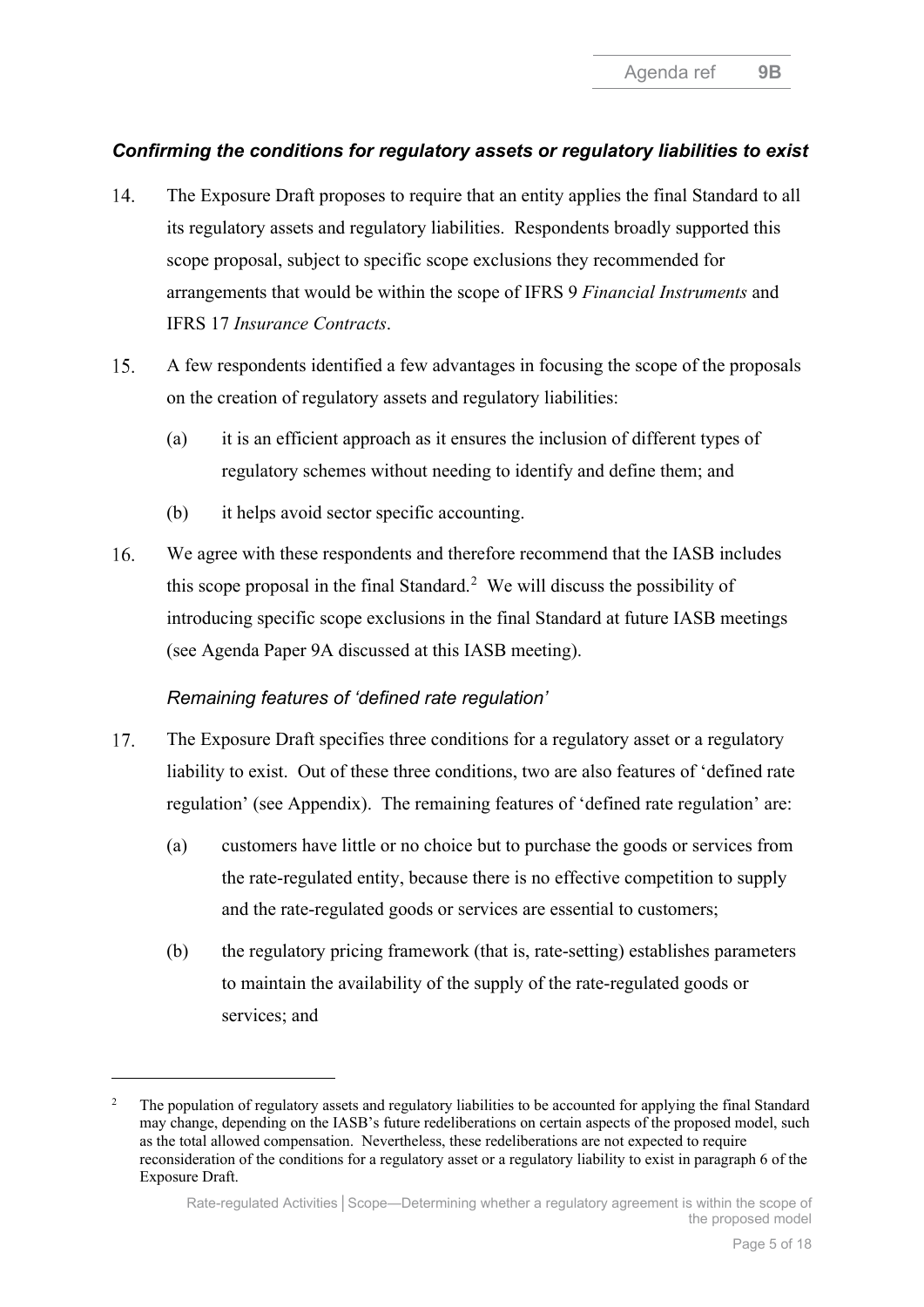- <span id="page-5-2"></span>(c) the regulatory pricing framework establishes parameters for rates to provide regulatory protections that support greater stability of prices for customers and support the rate-regulated entity's financial viability.
- <span id="page-5-0"></span>18. The IASB decided that these remaining features may be present in many rateregulatory schemes, but are not necessary for a regulatory asset or a regulatory liability to exist. In addition, the IASB:
	- (a) did not think that setting a narrower scope by including some or all of the remaining features of 'defined rate regulation' would produce more useful information about the effects of regulatory assets and regulatory liabilities; and
	- (b) considered that assessing whether the remaining features of 'defined rate regulation' are present would be difficult and highly subjective.
- 19. A few respondents raised concerns about the IASB's decision to exclude the remaining features of 'defined rate regulation' from the conditions for a regulatory asset or a regulatory liability to exist. According to these respondents, the proposed conditions may bring into the scope of the final Standard certain arrangements and activities that the IASB did not intend to include in the scope. These respondents, however, did not provide specific examples of such arrangements and activities. A few national-standard setters in Europe and Asia-Oceania said that:
	- (a) including the feature of 'defined rate regulation' in paragraph [17\(](#page-4-2)a) as an additional condition in the scope of the final Standard; or
	- (b) narrowing the scope of the final Standard by requiring a high probability of the regulated rate increasing or decreasing in the future and sufficient demand for goods or services to enable the recovery of regulatory asset or fulfilment of regulatory liability through adjustments to future regulated rates;

may have the benefit of restricting the scope to only those regulatory assets and regulatory liabilities that are subject to little measurement uncertainty, resulting in information that is useful for predicting future cash flows.

<span id="page-5-1"></span>20. However, a few national standard-setters in Europe and Latin America expressed support for the proposed conditions for a regulatory asset or a regulatory liability to exist, for reasons similar to those described in paragraph [18.](#page-5-0)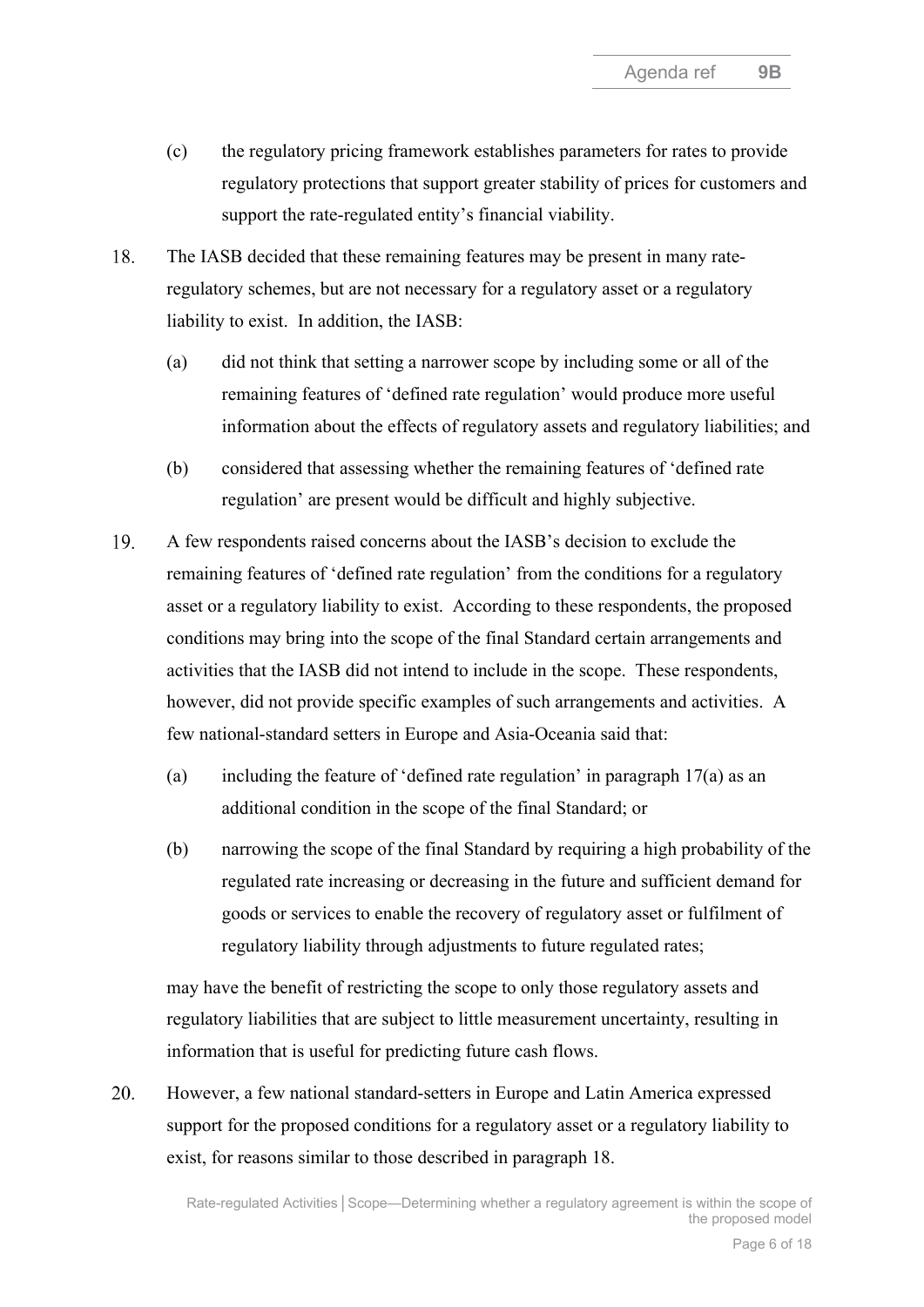- $21.$ The staff agree with the respondents in paragraph [20](#page-5-1) and with the IASB's view in paragraph [18](#page-5-0) for not adding the remaining features of 'defined rate regulation' as part of the conditions for a regulatory asset and a regulatory liability to exist.
- 22. In addition, the staff agree with the rationale in paragraph BC83 of the Basis for Conclusions that:
	- (a) the feature of 'defined rate regulation' in paragraph [17\(a\)](#page-4-3) would increase the probability that the regulatory assets or regulatory liabilities in the scope of the Standard would ultimately result in inflows or outflows of cash. However, that feature does not determine whether a regulatory asset or a regulatory liability exists. We think the measurement uncertainty that regulatory assets or regulatory liabilities would typically be subject to is unlikely to be so significant that it would justify the loss of information that would result from a narrower scope. In addition:
		- (i) the proposed model factors outcome and measurement uncertainties in the measurement of regulatory assets and regulatory liabilities; and
		- (ii) the proposed requirement in paragraph  $80(d)$  of the Exposure Draft to disclose an explanation of how risks and uncertainties affect the recovery of regulatory assets or fulfilment of regulatory liabilities would provide information about outcome and measurement uncertainties.
	- (b) the features of 'defined rate regulation' in paragraphs  $17(b)$  and  $17(c)$ influence the determination of the rate and affect its ultimate effectiveness in achieving the regulatory objectives, but do not determine whether a regulatory asset or a regulatory liability exists.
- <span id="page-6-0"></span>23. Overall, the staff think that the scope of the final Standard should not be narrowed by including the remaining features of 'defined rate regulation'. The staff recommend the IASB carries into the final Standard the conditions for a regulatory asset or a regulatory liability to exist in paragraph 6 of the Exposure Draft.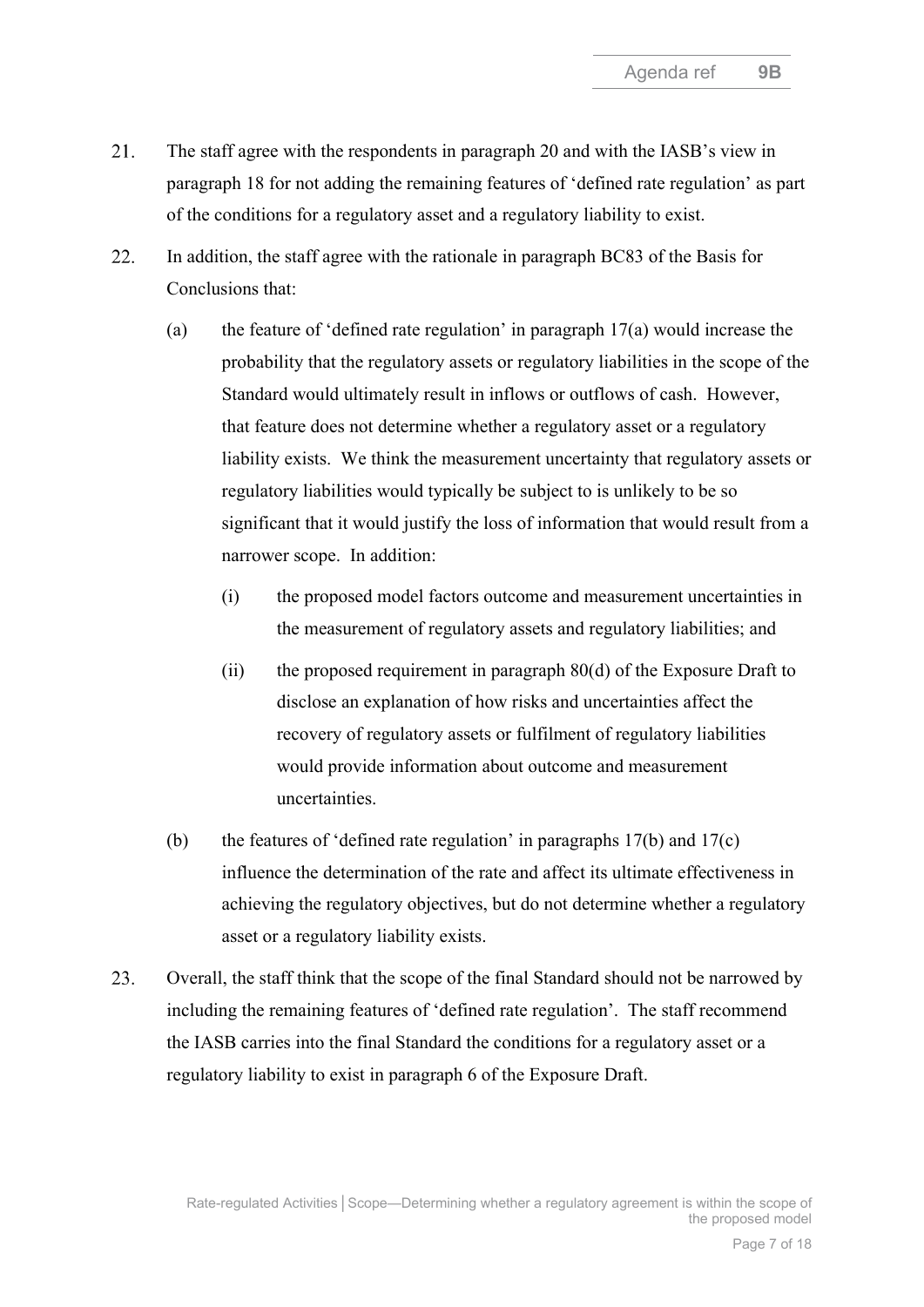### *Legal form of a regulatory agreement*

- <span id="page-7-0"></span>24. Most respondents agreed that the proposed requirements should apply to all regulatory agreements and not only to those that have a particular legal form. A few respondents commented that given the various regulatory schemes and jurisdictions affected, it is preferable to leave this aspect of the proposals broad.
- 25. The staff agree with the feedback from respondents that it is preferable to leave this aspect of the scope proposals broad, given the diverse rate-regulatory schemes across jurisdictions and industries. Applying the proposed model to diverse rate-regulatory schemes would have the benefit of providing useful information about the effects of regulatory assets and regulatory liabilities arising from these schemes in the financial statements.
- 26. The staff continue to think that specifying the legal form of regulatory agreement is unnecessary, if the IASB retains the proposal that the rights and obligations created by the regulatory agreement must be enforceable.
- 27. A representative body of European banks expressed concerns about the proposal that a regulatory agreement may take various forms. In their view, the combination of this proposal and the proposal to not define the term 'regulator' may result in agreements, such as master service agreements or intercompany agreements, creating regulatory assets and regulatory liabilities for an entity with itself or with other entities under common control. This respondent thought that the final Standard should explicitly specify the legal form of a regulatory agreement, and that a regulator is necessary for a regulatory asset or a regulatory liability to exist.
- 28. The staff think the respondent's concerns mainly relate to the proposal that a regulator is not required for a regulatory asset or a regulatory liability to exist. Agenda Paper 9C of this meeting discusses those concerns.
- <span id="page-7-1"></span>29. Therefore, the staff think that the final Standard should apply to all regulatory agreements and not only to those that have a particular legal form.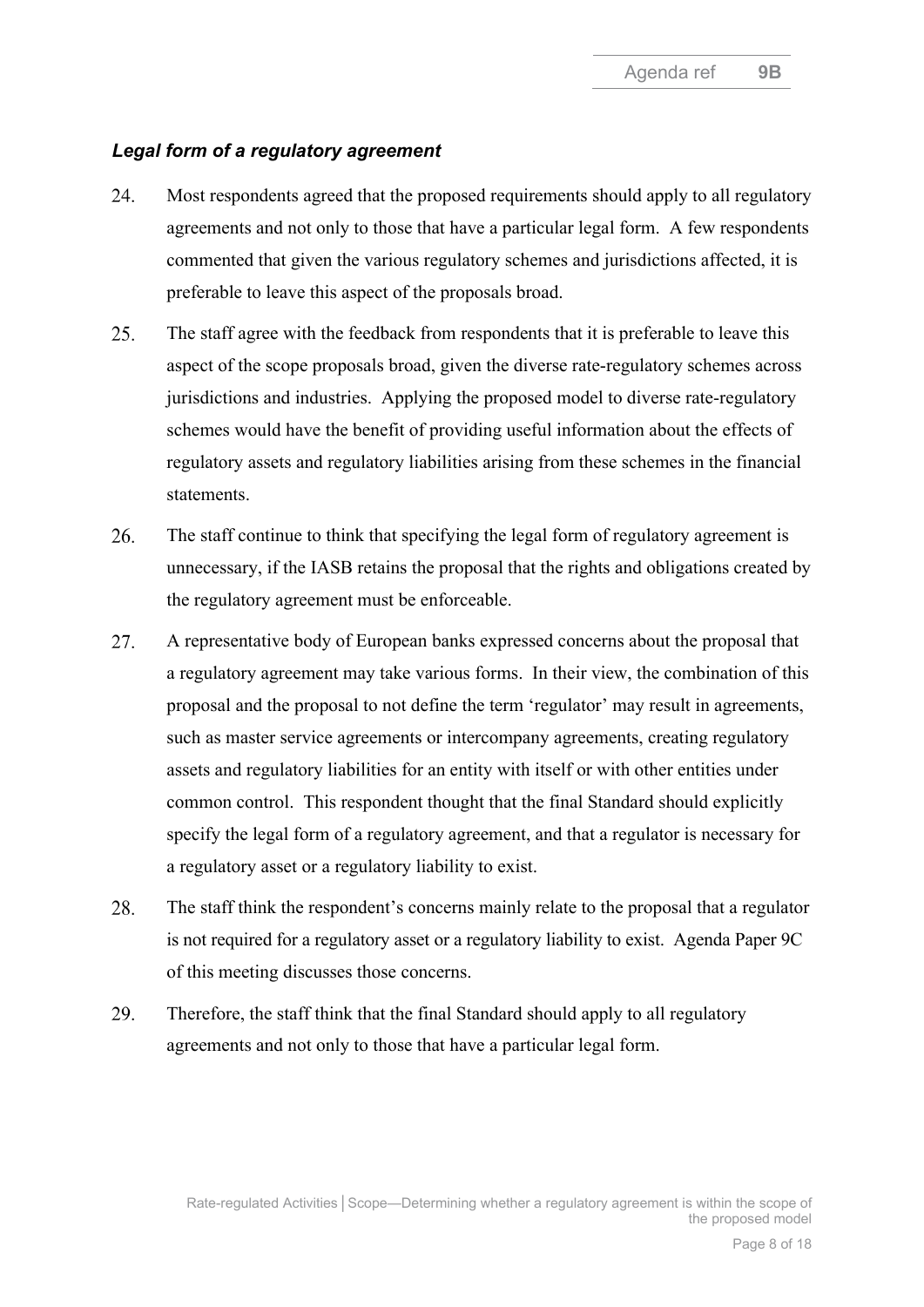#### *What constitutes a regulatory agreement*

- <span id="page-8-0"></span>30. Some respondents said that it may be difficult to identify the rights and obligations that may constitute a regulatory agreement. A few respondents asked whether a regulatory agreement:
	- (a) needs to be a standalone arrangement (for example, a contractual licencing agreement), or whether it can refer to rights and obligations specified by legislation or regulations (that is, rights and obligations subsumed within a regulatory framework).
	- (b) refers to the broader regulatory framework that entitles an entity to charge a regulated rate (for example, a contractual licencing agreement or a regulatory framework established by law), or whether it refers to the regulatory period (that is, the period over which the regulated rate is required to be applied).
- 31. The feedback, however, provides very few examples of situations in which it is unclear whether a set of rights and obligations constitute a regulatory agreement applying the proposals. Those situations mainly relate to:
	- (a) uncertainties about whether the final Standard would scope in some agreements (for example, intercompany agreements). These uncertainties relate to the lack of clarity on whether a regulator is required for a regulatory asset or a regulatory liability to exist. Agenda Paper 9C of this meeting discusses these uncertainties.
	- (b) the difficulty of determining whether the rights and obligations to adjust future regulated rates are enforceable. We will analyse enforceability matters when redeliberating the proposed requirements for recognition and measurement (see Agenda Paper 9A discussed at this IASB meeting).
- 32. The staff think that the Exposure Draft is sufficiently clear that the set of enforceable rights and enforceable obligations that determine a regulated rate can be established in standalone arrangements (such as contractual licensing agreements or service concession arrangements), or can be specified by statute, legislation or regulations (paragraph 8 of the Exposure Draft).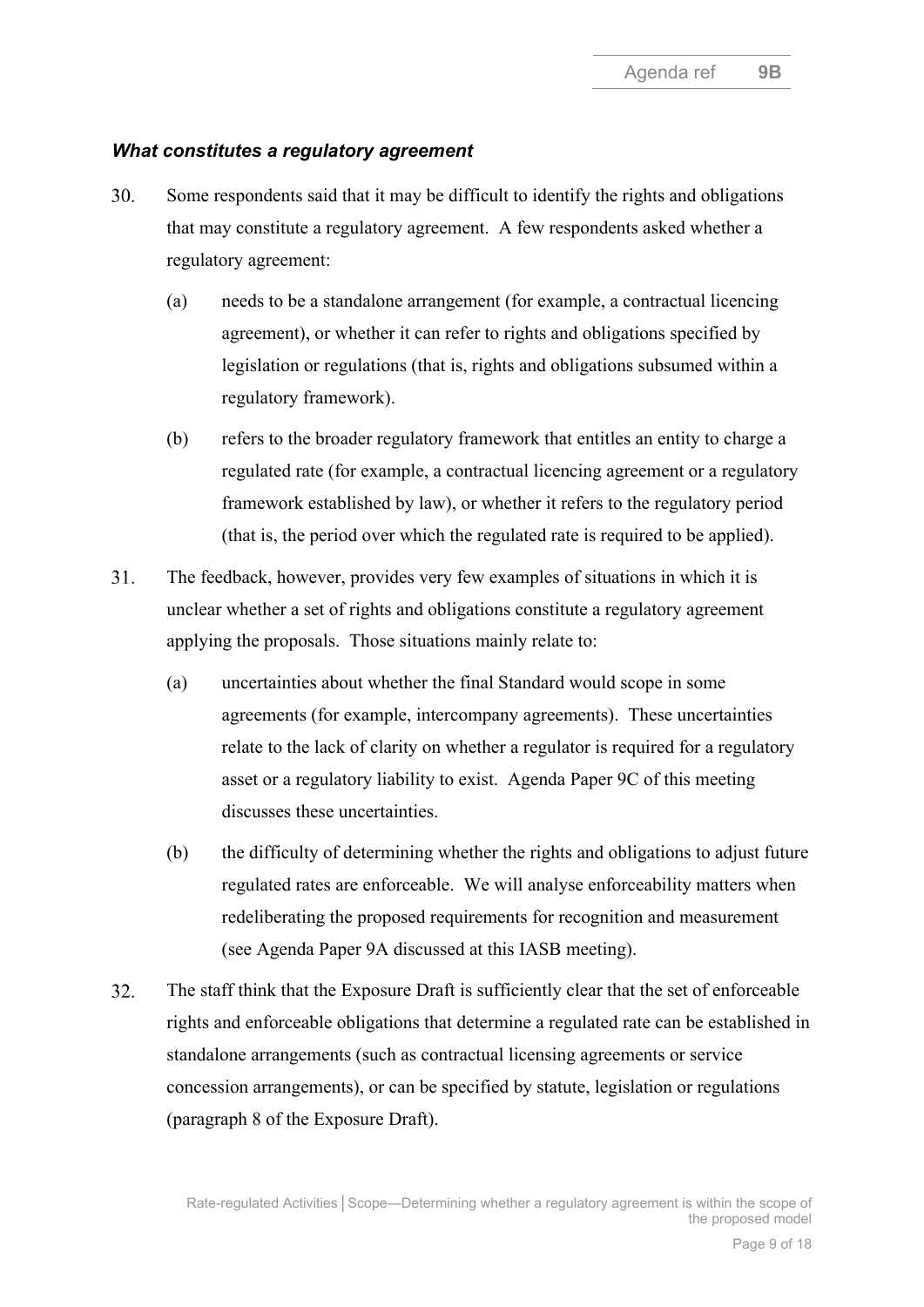- <span id="page-9-2"></span>33. The staff also think that the proposed definition of a regulatory agreement would not limit the set of enforceable rights and enforceable obligations to only those that would result in adjustments to the regulated rates charged within the current regulatory period. Instead, that definition would also encompass those enforceable rights and enforceable obligations that arise from a broader regulatory framework that entitles an entity to charge a regulated rate beyond the current regulatory period.
- 34. Some regulatory agreements give rise to enforceable rights and enforceable obligations that result in adjustments to future regulated rates beyond the current regulatory period. For example, a regulatory agreement may allow pension costs to adjust future regulated rates only when cash is paid in future regulatory periods. We think that the financial statements should reflect enforceable rights and enforceable obligations to adjust future regulated rates, even if the adjustments are made to regulated rates beyond the current regulatory period.
- <span id="page-9-0"></span>35. Therefore, we recommend the IASB clarifies that a regulatory agreement can encompass enforceable rights and enforceable obligations to adjust regulated rates beyond the current regulatory period.

# *Determining which regulatory schemes would be within or outside the scope*

- <span id="page-9-1"></span>36. A few respondents said that the final Standard could explicitly specify which regulatory schemes would be within or outside the scope. As an example, respondents cited the final Standard could explicitly specify that a regulatory agreement that places a cap on the price that an entity can charge customers (price cap regulation) does not give rise to any regulatory asset or regulatory liability.
- 37. The staff think that it is unnecessary for the final Standard to specify that a particular regulatory scheme, such as a price cap regulation, does not give rise to any regulatory asset or regulatory liability for the reasons in paragraphs 38[–39.](#page-10-2)
- 38. The scope proposals are clear that for a regulatory asset or regulatory liability to exist a difference in timing needs to arise (paragraph 6(c) of the Exposure Draft). Consequently, only regulatory schemes in which the basis for setting the rate gives rise to differences in timing are able to create regulatory assets or regulatory liabilities. A price cap regulation that only prohibits an entity from charging a price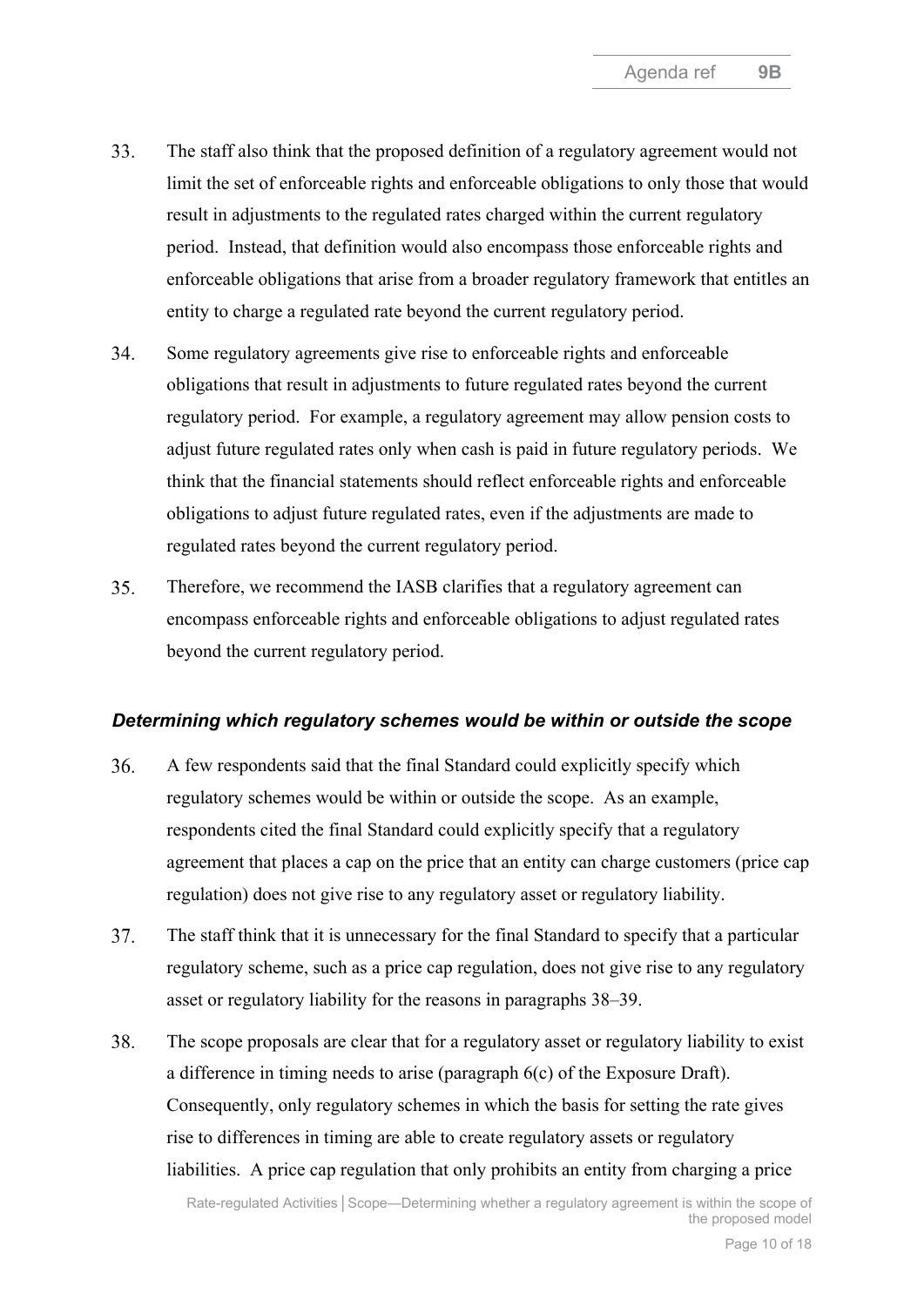above the regulated cap does not give rise to differences in timing. However, we think it is unnecessary for the final Standard to state this.

- <span id="page-10-2"></span>39. Furthermore, regulatory schemes are diverse and, in some cases, regulatory agreements sharing the same label may give rise to different sets of rights and obligations. If the final Standard specified that price cap regulation does not give rise to any regulatory asset or regulatory liability, there is a risk that a regulatory scheme labelled 'price cap' that causes differences in timing to arise may be excluded from the scope of the final Standard.
- <span id="page-10-0"></span> $40.$ Therefore, we recommend the IASB does not explicitly specify in the final Standard which regulatory schemes would be within or outside its scope.

### *Particular features of a regulatory agreement*

- <span id="page-10-1"></span>41. Some respondents cited particular features of regulatory agreements that create uncertainty about whether such regulatory agreements would be in the scope of the proposals:
	- (a) an agreement that originates either regulatory assets or regulatory liabilities, but not both. For example, a regulatory agreement that creates an obligation to deduct over-recoveries from future regulated rates, but not a right to add under-recoveries to future regulated rates (asymmetric rights and obligations).
	- (b) an agreement under which an entity has discretion or flexibility to set the rate charged to customers, but deviations from a specified regulatory threshold, such as a cap and/or floor, originate amounts that need to be adjusted in future rates.
	- (c) a regulatory agreement that determines a regulated rate on the basis of the industry's average costs, instead of an entity's specific costs.
- 42. The analysis of particular features of regulatory agreements is structured as follows:
	- (a) asymmetric rights and obligations (paragraphs [43–](#page-11-0)[44\)](#page-11-1);
	- (b) regulatory schemes involving cap and/or floor (paragraphs [45](#page-11-2)[–50\)](#page-12-0); and
	- (c) non-entity specific cost inputs (paragraphs [51–](#page-12-1)[55\)](#page-13-0).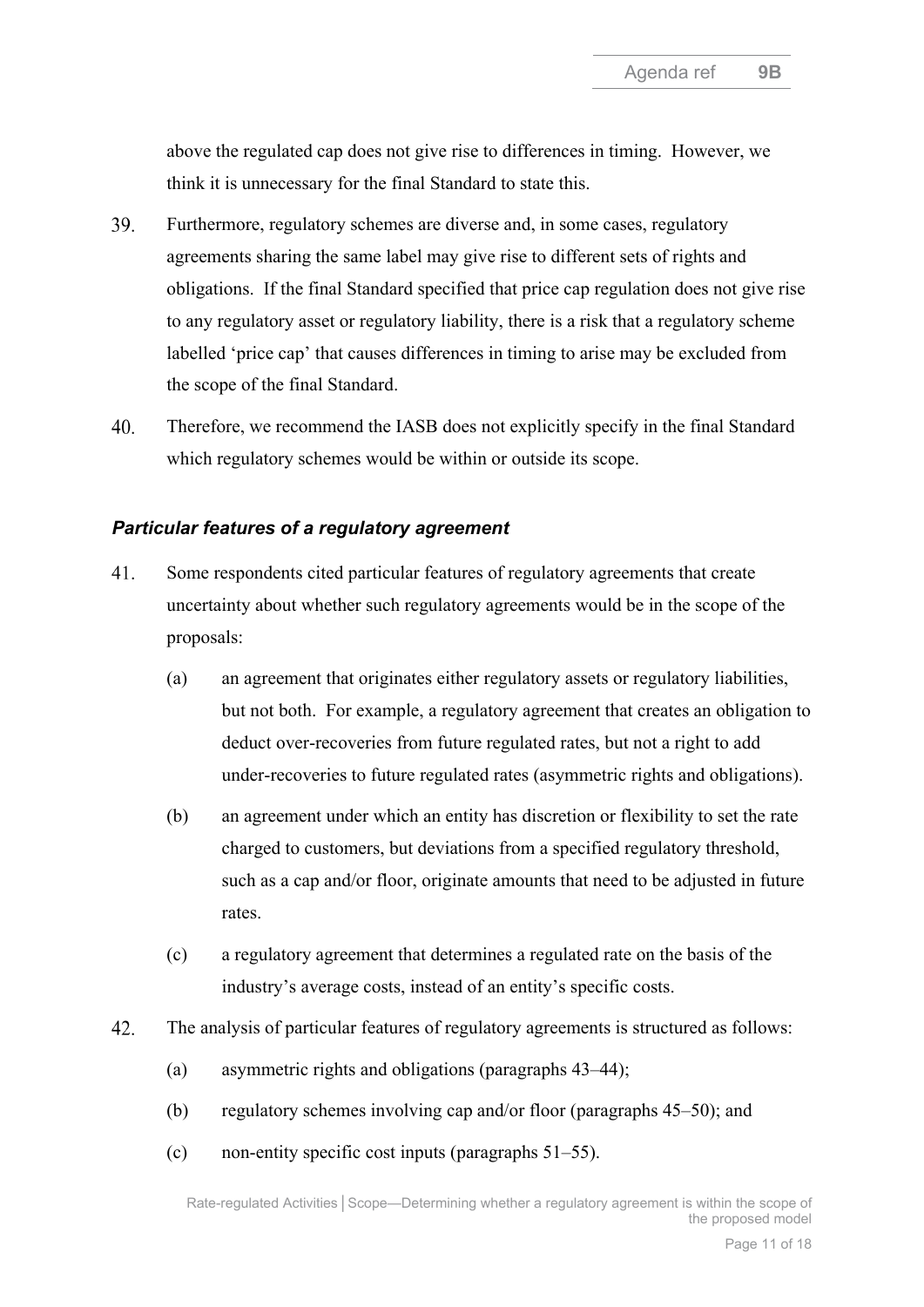#### *Asymmetric rights and obligations*

- <span id="page-11-0"></span>43. In some cases, regulatory agreements may create differences in timing that may give rise to only rights to add an amount in future regulated rates (regulatory assets) or only obligations to deduct an amount from future regulated rates (regulatory liabilities), but not both. In this section we are referring to such a case as a regulatory agreement that gives rise to asymmetric rights and obligations.
- <span id="page-11-1"></span>44. The scope proposals do not require that a regulatory agreement creates both regulatory assets and regulatory liabilities. This means that the Exposure Draft includes within its scope regulatory agreements that create asymmetric rights and obligations. In such cases, the proposed model would be applied to any right or obligation that meets the definition of a regulatory asset or a regulatory liability. Nevertheless, we recommend the IASB clarifies this matter in the final Standard.

#### *Regulatory schemes involving cap and/or floor*

- <span id="page-11-2"></span>Some respondents shared features of cap and floor schemes and recommended the 45. final Standard clarify whether cap and floor schemes that give rise to differences in timing are within the scope.
- <span id="page-11-3"></span>46. Cap and floor schemes generally constrain the returns an entity can make over a specified period. For example, if:
	- (a) amounts charged are *above* a specified revenue cap determined by the regulatory agreement, an entity has an obligation to deduct that difference from rates to be charged in the future; and/or
	- (b) amounts charged are *below* a specified revenue floor determined by the regulatory agreement, the entity has a right to increase rates in the future to recover that difference.
- 47. A few respondents asked whether such cap and floor schemes would be in the scope of the final Standard. The uncertainty arises mainly because paragraph 6(b) of the Exposure Draft states that 'the regulatory agreement *determines the regulated rate* the entity charges'. These respondents argue that in cap and floor schemes the entity has discretion or flexibility to set the rate, provided the rate is set within the bounds of the regulated cap and floor thresholds.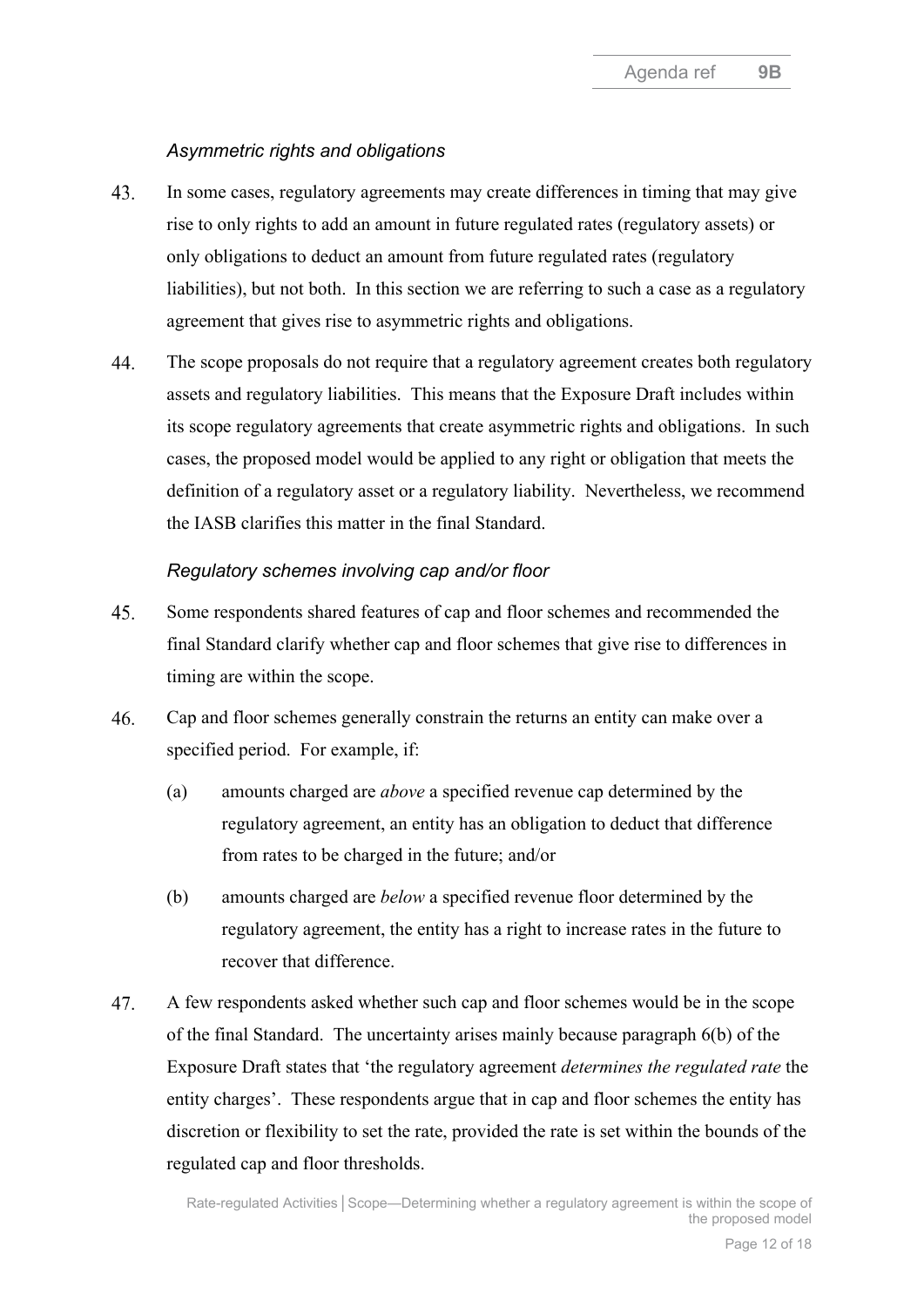- 48. The Exposure Draft referred to regulatory assets and regulatory liabilities arising from regulatory agreements that *determine* an entity's *regulated rate* in a manner that causes differences in timing to arise. The staff think that the final Standard should also apply to regulatory assets and regulatory liabilities arising from regulatory agreements that provide some flexibility to the entity for determining the rate but include regulatory thresholds that cause differences in timing to arise.
- 49. In the case of cap and floor schemes of the type described in paragraph [46,](#page-11-3) the regulatory agreement originates differences in timing by requiring an entity to adjust future rates for deviations above the revenue cap or below the revenue floor. Scoping out regulatory agreements that create differences in timing when certain regulatory thresholds are met would result in a loss of useful information about the effects of those regulatory assets and regulatory liabilities.
- <span id="page-12-0"></span> $50<sub>1</sub>$ Therefore, the staff recommend the IASB clarifies in the final Standard that regulatory assets and regulatory liabilities may arise from a regulatory agreement that originates differences in timing when a specified regulatory threshold is met (for example, cap and floor schemes).

#### *Non-entity specific cost inputs*

- <span id="page-12-1"></span>51. In some cases, regulatory agreements may determine the regulated rate using input costs other than an entity's specific costs, for example, the average costs of a group of industry peers (benchmarked costs). A regulatory agreement may establish that any differences between the entity's actual costs and the benchmarked costs are fully or partially shared between the entity and its customers. This appears to be a common feature of some incentive-based regulatory schemes.
- 52. A few respondents asked whether such regulatory agreements would be in the scope of the final Standard. One of these respondents said that the scope proposals, along with the recognition and measurement proposals, suggest that a one-to-one relationship needs to exist between total allowed compensation and an entity's actual costs.
- 53. The Exposure Draft does not restrict regulatory assets or regulatory liabilities to those arising when the regulated rate has been determined by considering an entity's own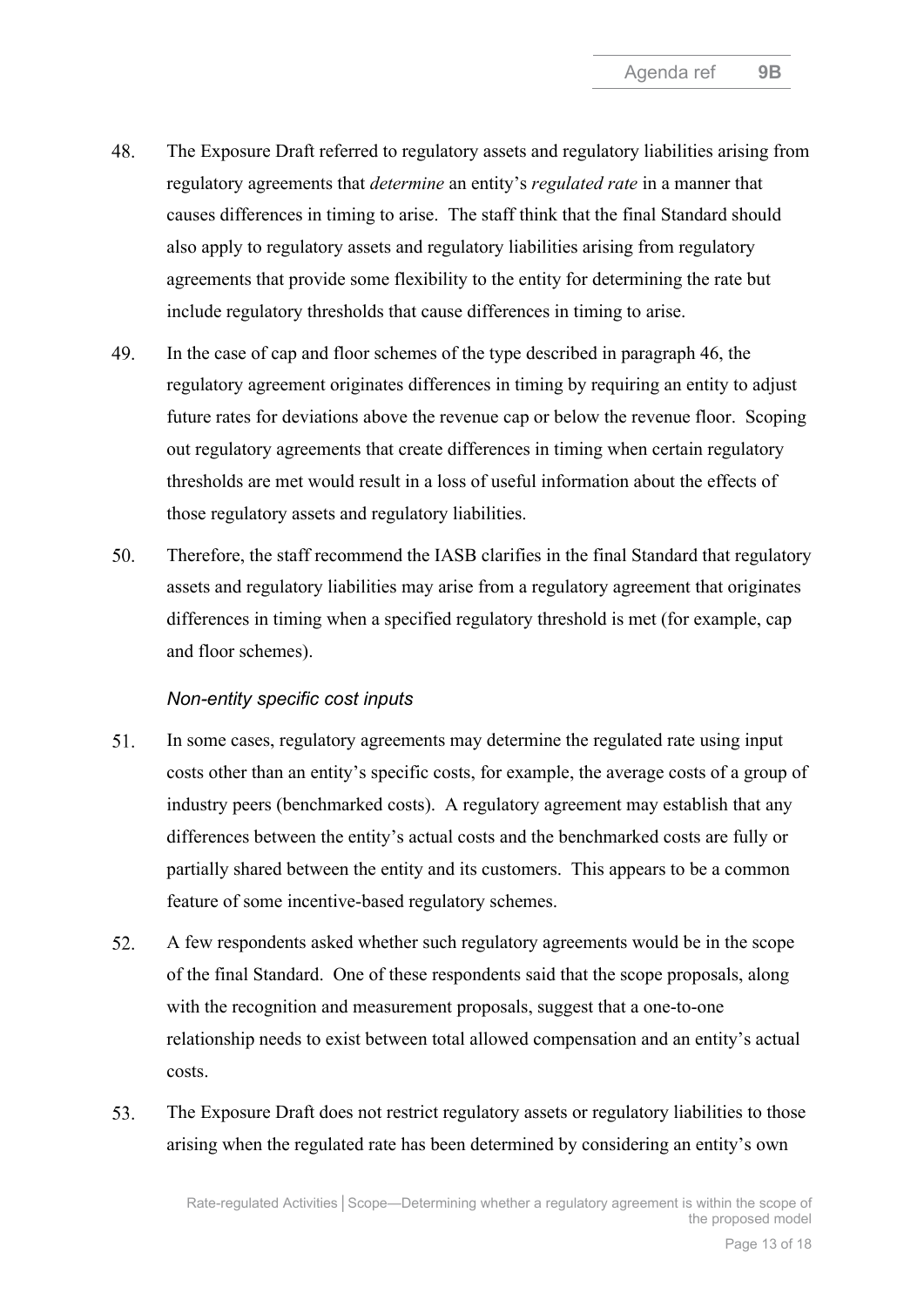costs. This means that the Exposure Draft does not scope out regulatory assets or regulatory liabilities created by regulatory agreements in which the regulated rate is determined using benchmarked costs (that is, costs that are not specific to the entity). If such regulatory agreements give rise to differences in timing, these agreements can create rights and obligations that meet the definitions of regulatory assets and regulatory liabilities. What determines whether a regulatory scheme is in the scope of the proposals is its ability to give rise to differences in timing. In agreements such as those described in paragraph [51,](#page-12-1) differences in timing may arise, for example, if the regulatory agreement requires an entity to share with customers the differences between its actual costs and the benchmarked costs by adjusting future regulated rates.

- 54. Conversely, no differences in timing would arise if the regulatory agreement does not require the entity to adjust future regulated rates for the differences between its actual costs and the benchmarked costs. In such cases, the effect of those gains or losses would form part of the entity's financial performance in the period they arise.
- <span id="page-13-0"></span>55. We recommend the IASB clarifies in the final Standard that the regulated rate does not need to be determined using an entity's costs for the entity to be within the scope of the final Standard. In other words, regulatory agreements that determine the rate on a basis different from the entity's costs would be within the scope of the final Standard if those regulatory agreements give rise to differences in timing.

#### **Questions for the IASB**

- 1. Does the IASB agree with the staff recommendations to reconfirm:
	- (a) the proposal to require an entity to apply the final Standard to all its regulatory assets and regulatory liabilities (paragraphs [14](#page-4-0)[–16\)](#page-4-5).
	- (b) the proposal that the final Standard should apply to all regulatory agreements and not only to those that have a particular legal form (paragraphs [24](#page-7-0)[–29\)](#page-7-1).
	- (c) the proposed conditions for a regulatory asset or a regulatory liability to exist in paragraph 6 of the Exposure Draft (paragraphs [17](#page-4-2)[–23\)](#page-6-0).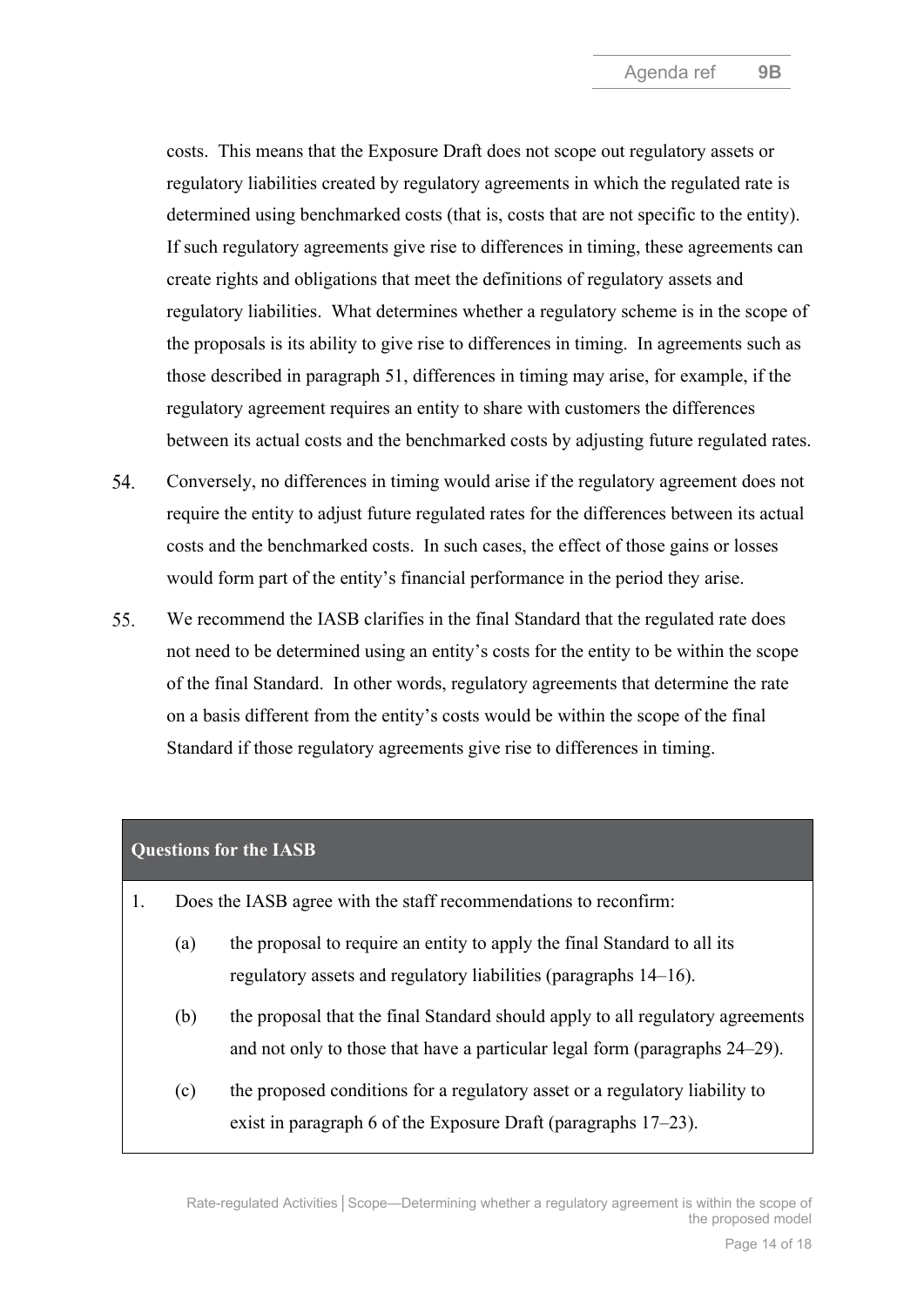- 2. Does the IASB agree not to explicitly specify in the final Standard which regulatory schemes would be within or outside its scope (paragraphs [36–](#page-9-1)[40\)](#page-10-0)?
- 3. Does the IASB agree with the staff recommendations to clarify in the final Standard that:
	- (a) a regulatory agreement may encompass enforceable rights and enforceable obligations to adjust the regulated rates beyond the current regulatory period (paragraphs [33–](#page-9-2)[35\)](#page-9-0).
	- (b) regulatory agreements that create asymmetric rights and obligations—for example, a regulatory agreement that gives rise to only regulatory liabilities—are within the scope of the requirements (paragraphs [43](#page-11-0)[–44\)](#page-11-1).
	- (c) regulatory assets and regulatory liabilities may arise from a regulatory agreement that originates differences in timing when a specified regulatory threshold is met—for example, cap and floor schemes (paragraphs [45](#page-11-2)[–50\)](#page-12-0).
	- (d) a regulated rate need not be determined using an entity's specific costs for the entity to be within the scope of the final Standard (paragraphs [51–](#page-12-1)[55\)](#page-13-0).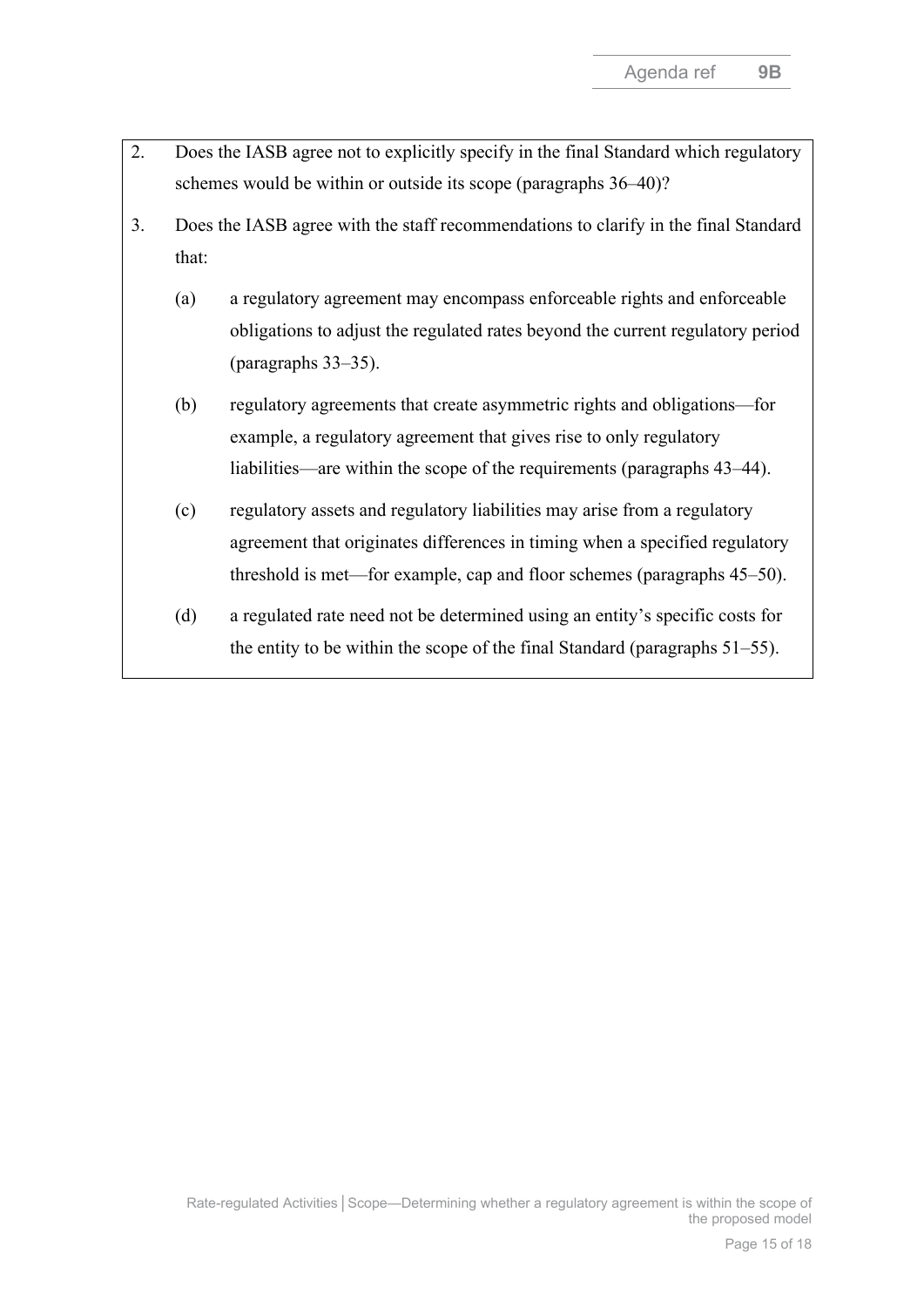### **Appendix—Features of defined rate regulation**

- A1. The Discussion Paper *Reporting the Financial Effects of Rate Regulation* identified common features of a variety of rate-regulatory schemes around the world. These features were thought likely to create a combination of rights and obligations that would support the recognition of assets or liabilities. The Discussion Paper used the term 'defined rate regulation' to capture these common features.
- A2. The Discussion Paper described 'defined rate regulation' as involving a regulatory pricing (rate-setting) framework or basis that:
	- (a) applies in situations in which customers have little or no choice but to purchase the goods or services from the rate-regulated entity because:
		- (i) there is no effective competition to supply; and
		- (ii) the rate-regulated goods or services are essential to customers (such as clean water or electricity).
	- (b) establishes parameters to maintain the availability and quality of the supply of the rate-regulated goods or services and other rateregulated activities of the entity.
	- (c) establishes parameters for regulated rates to provide regulatory protections that:
		- (i) support stability of prices for customers; and
		- (ii) support the financial viability of the rate-regulated entity.
	- (d) creates rights and obligations that are enforceable on the rate-regulated entity and on the regulator.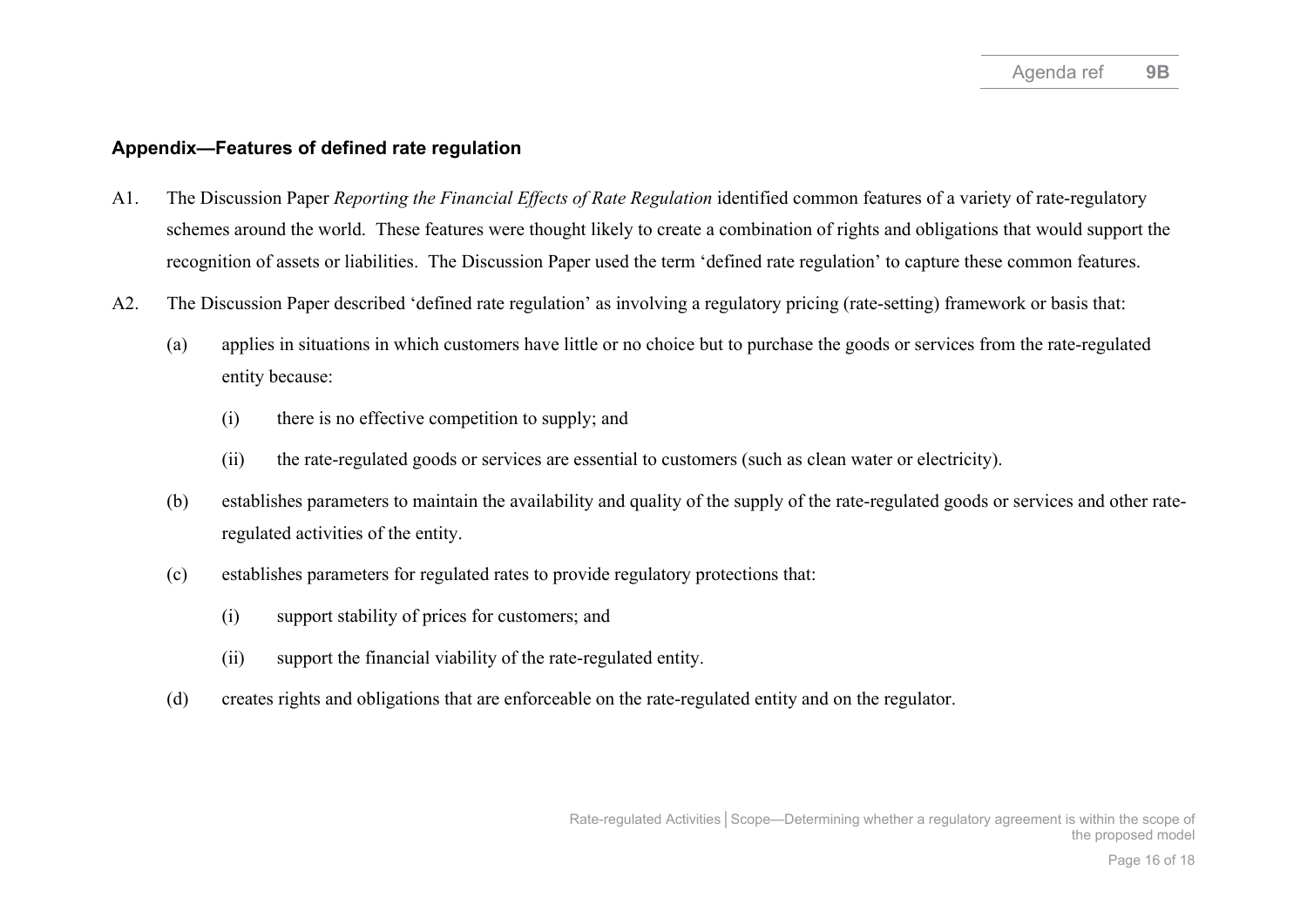A3. The table shows the features of 'defined rate regulation' that were included in the proposed conditions for a regulatory asset or regulatory liability to exist (paragraph 6 of the Exposure Draft) and those features that were excluded:

| Features of 'defined rate regulation' in the Discussion Paper                                                                                                                                                                                                                                                                                         |                                                                                                                                                                                                                                                       |  |  |  |
|-------------------------------------------------------------------------------------------------------------------------------------------------------------------------------------------------------------------------------------------------------------------------------------------------------------------------------------------------------|-------------------------------------------------------------------------------------------------------------------------------------------------------------------------------------------------------------------------------------------------------|--|--|--|
| Included in the proposed conditions (paragraph 6 of the<br><b>Exposure Draft)</b>                                                                                                                                                                                                                                                                     | <b>Excluded from the proposed conditions</b>                                                                                                                                                                                                          |  |  |  |
| Part of feature (c)—the regulatory pricing framework establishes<br>parameters for regulated rates. This is included in paragraph 6(b)<br>in the Exposure Draft, that is, the regulatory agreement<br>determines the regulated rate.                                                                                                                  | Part of feature (c)—the regulatory pricing framework establishes<br>parameters for rates to provide regulatory protections that support<br>greater stability of prices for customers and support the rate-<br>regulated entity's financial viability. |  |  |  |
| Part of feature (b)—the regulatory pricing framework establishes<br>parameters to maintain the <i>quality</i> of the supply of the rate-<br>regulated goods or services. This is included in paragraph 6(b) of<br>the Exposure Draft as the regulated rate will typically also specify<br>a minimum quality for the goods or services to be supplied. | Part of feature (b)—the regulatory pricing framework establishes<br>parameters to maintain the <i>availability</i> of the supply of the rate-<br>regulated goods or services.                                                                         |  |  |  |